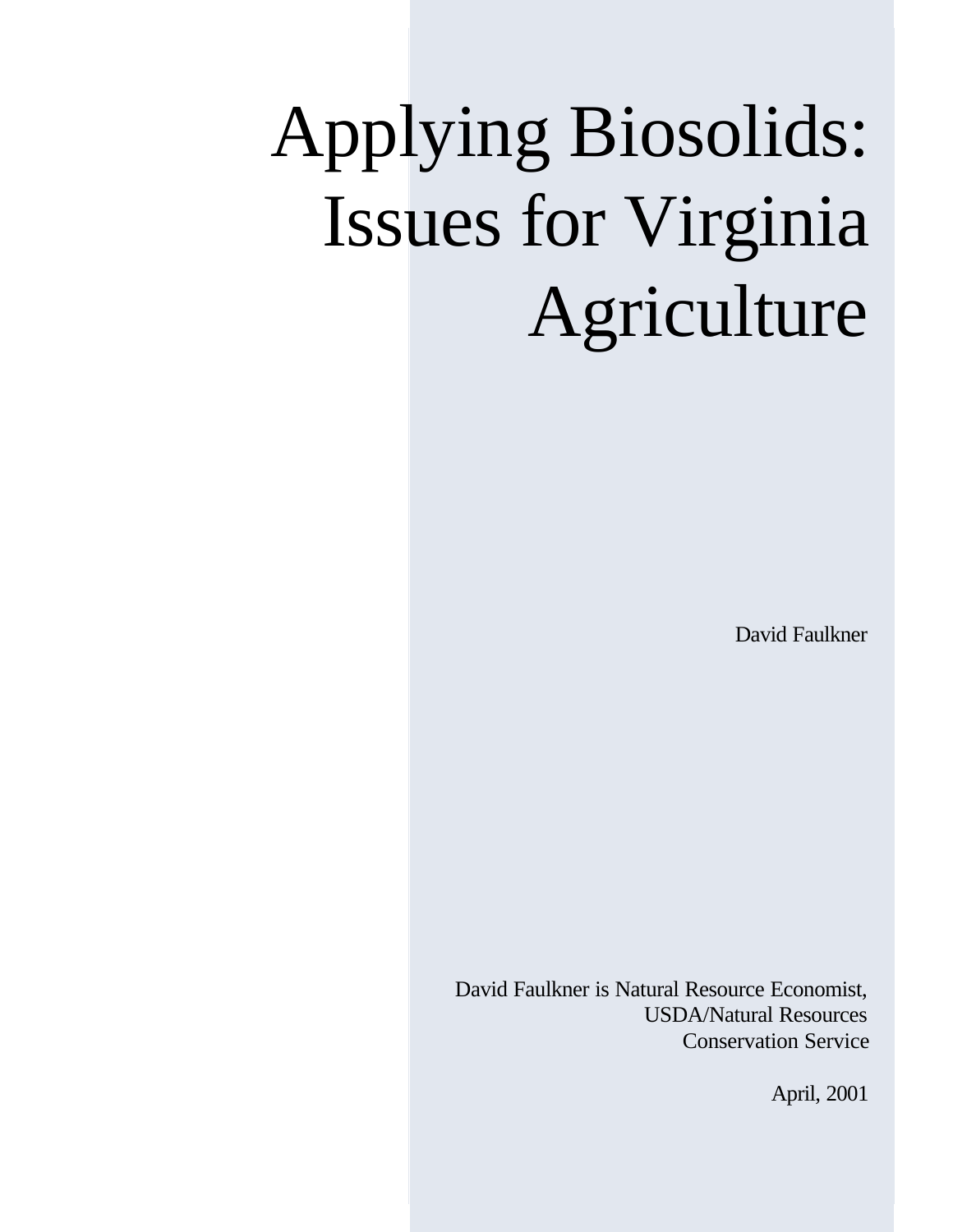## **ACKNOWLEDGMENTS**

The author expresses his appreciation to J. B. Cocke, L. C. Davis, and J. R. Smith for participating in the case studies, Stephanie Martin, Hanover-Caroline Soil and Water Conservation District, and Brian Noyes of Colonial Soil and Water Conservation District. The author thanks Dr. Greg Evanylo, Department of Crop and Soil Environmental Sciences, Virginia Tech and Dr. James Pease, Department of Agricultural and Applied Economics, Virginia Tech for providing critical comments during the development of this publication; and Guy Sturt, Farm Business Management Extension Agent, Virginia Tech Cooperative Extension Service for input and comments. Finally, the author thanks Karen Mundy, Communications Coordinator, Rural Economic Analysis Program, Department of Agricultural and Applied Economics, Virginia Tech, for editorial suggestions made during preparation of the report.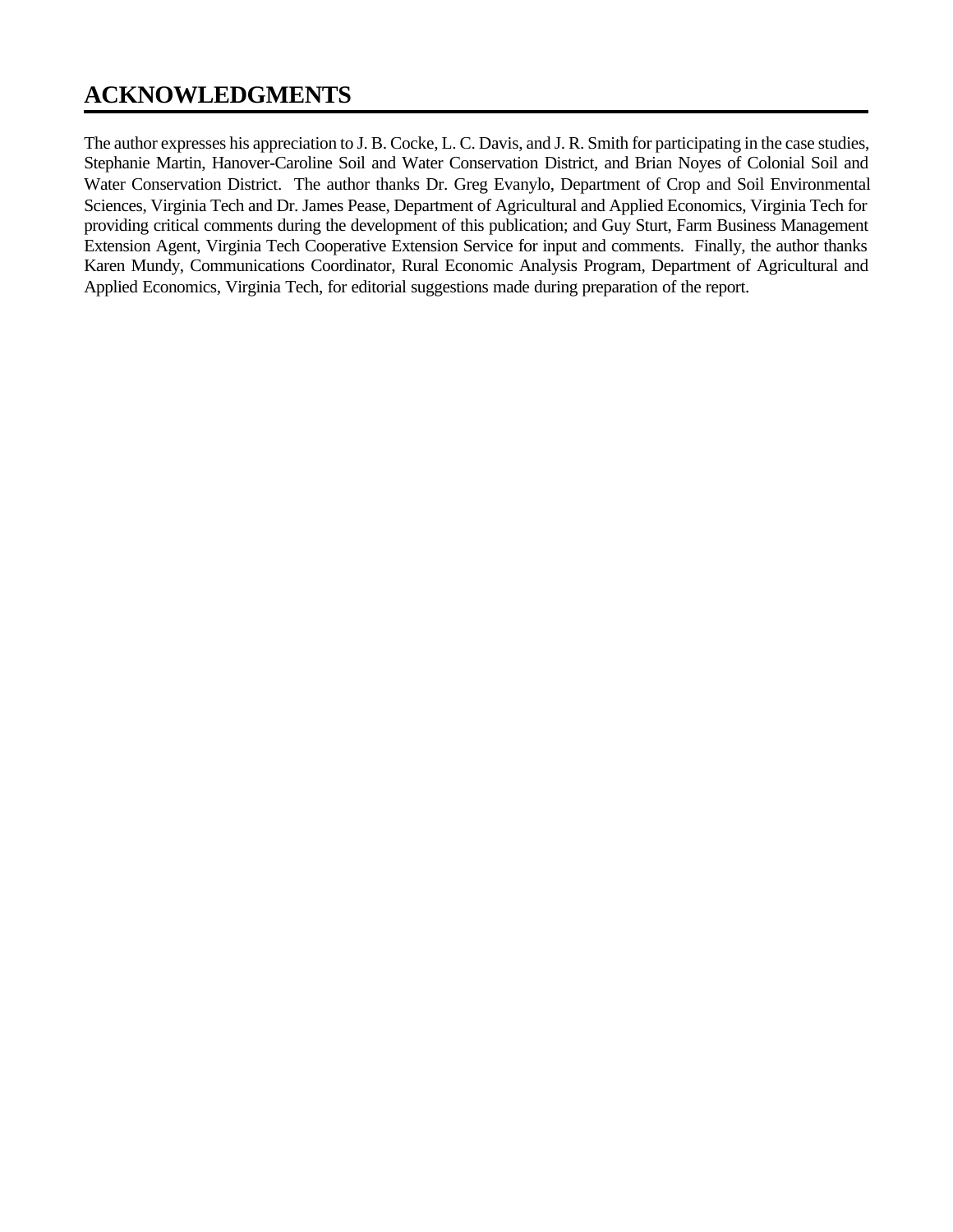# **TABLE OF CONTENTS**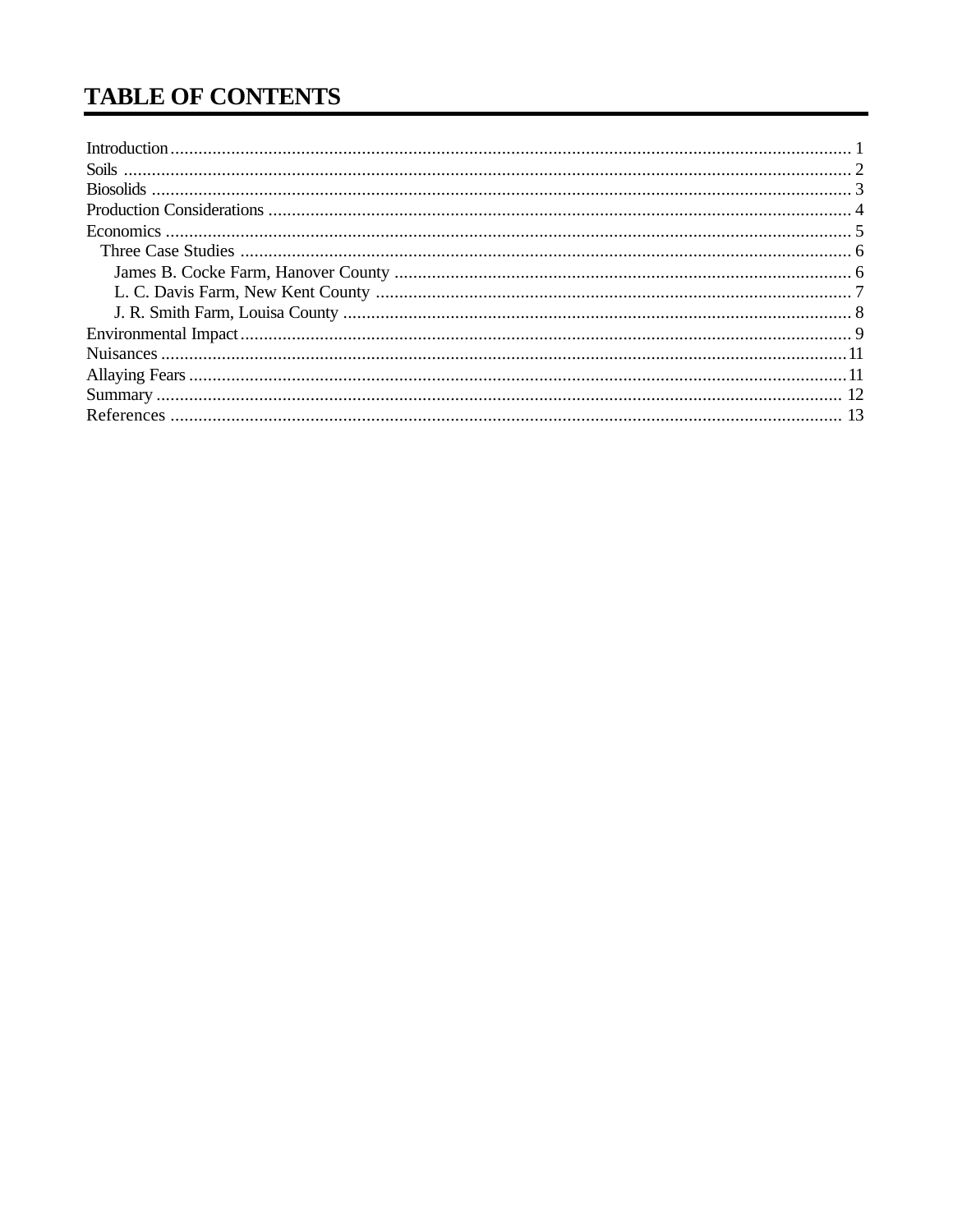# **INTRODUCTION**

Each year the United States generates 5.3 million metric tons, dry weight, of sewage sludge (sludge) from waste water treatment. Communities must dispose of this sludge. According to the United States Environmental Protection Agency (EPA), 36 percent is applied to agricultural land, turfgrass, and mining reclamation land; 38 percent is put in landfills; 16 percent is incinerated; and 10 percent is disposed of in other ways (EPA p. 2). EPA uses the term "biosolids" to distinguish the sludge applied on agricultural land from raw sludge and sludge high in pollutants. "Biosolids are solid, semisolid or liquid materials, resulting from treatment of domestic sewage, that have been sufficiently processed to permit these materials to be safely land-applied" (Evanylo, 1997, p 2).

Public health and environmental concerns about biosolids focus on heavy metals, volatile organic compounds, and pathogens, all of which can cause health and environmental damage. Consequently, the Virginia Department of Health administers and monitors the permitting and land application of biosolids in Virginia to prevent negative human health impacts and minimize environmental risk.

On January 12, 2001, the State Supreme Court of Virginia struck down an April 1999, Amelia County ordinance that banned applications of biosolids. The decision determined that local governments cannot prevent the application of biosolids on agricultural lands when the application is properly permitted by the state. The Virginia Supreme Court decision reaffirms the existing legal authority of the state to permit biosolids applications and supports the existing permitting process. The State Supreme Court decision infers that the existing scientific understanding and regulatory framework for agricultural applications of biosolids are acceptable.

In addition, Governor Gilmore signed legislation (HB 2827)<sup>1</sup> allowing local governments to charge fees to biosolids contractors. These fees are to cover the cost of more careful local monitoring and testing of biosolids applications. The fees cannot exceed the cost of the monitoring and testing. The law requires the state Department of Health to adopt a fee schedule by July 1, 2002 for local government implementation. The General Assembly's new legislation acknowledges that local acceptance of biosolids applications is still a political issue in many localities and, therefore, grants localities the ability to generate funds for local oversight. What this added level of local monitoring and testing will add to the scientific knowledge underpinning the agricultural use of biosolids and how it will impact application rates are yet to be determined.

In Virginia, approximately 30,000 acres of farmland are permitted for the application of biosolids each year (Evanylo and Ross, 1997). In 1998, 61 percent of all biosolids applied were applied in northern and central Virginia, and 15.5 percent were applied in eastern Virginia (Table 1).

Biosolids are a low analysis nutrient source for both micro and secondary nutrients. However, their use can provide soil, yield, and economic benefits. To maximize the use of biosolids while minimizing the associated risks, farmers and biosolids providers need to consider the following broad areas:

- $\mathscr{L}$  soils,
- $\mathscr{\mathscr{L}}$  biosolids,
- $\mathscr{L}$  production practices,

<sup>&</sup>lt;sup>1</sup> House Bill No. 2827 signed by Governor Gilmore April 9,2001, Acts of Assembly Chapter text (CHAP0831). The text can be found at *http://leg1.state.va.us/cgi-bin/legp504.exe?011+ful+HB2827H1.* Accessed March 30, 2001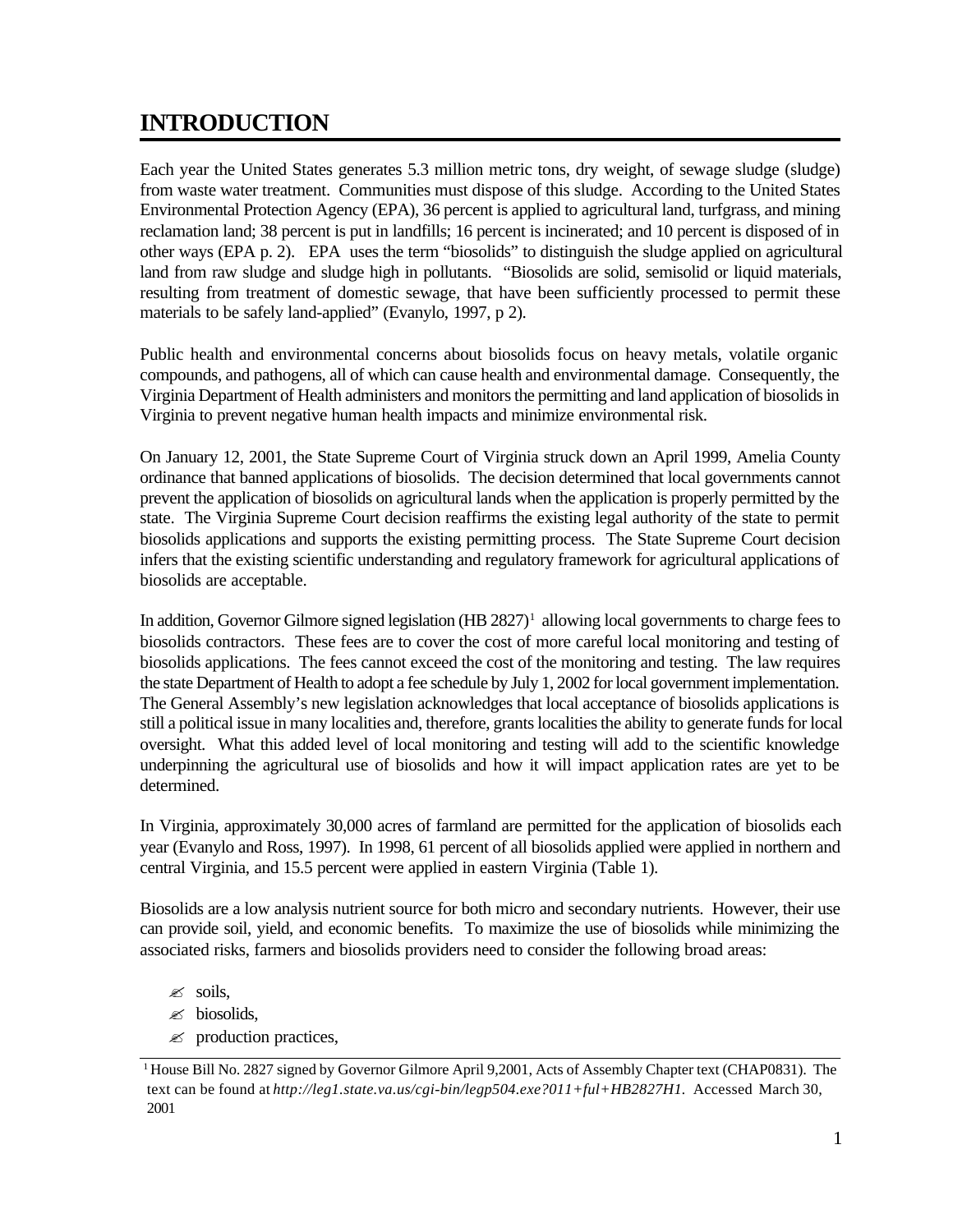$\mathscr{L}$  economics,

- $\mathscr{L}$  environmental impacts, and
- $\mathscr{\mathscr{L}}$  nuisances.

Prudent consideration of these areas is needed for biosolids applications to be most useful in reducing costs to everyone (tax payers through their municipal waste water treatment plants, biosolids suppliers, and farmers). Suppliers must know the regulations governing the use of biosolids and pay careful attention to the details of each application to safeguard human health and the environment. Productive and environmentally beneficial use of biosolids requires that farmers know their soils and the nutrient requirements of the crops they grow. Agricultural application makes productive use of biosolids and is less costly to society than disposing of them in landfills or through incineration.

| тарк т. Еани дррисанон от министрат рюзопиз нг у п guna |                             |
|---------------------------------------------------------|-----------------------------|
| Acres                                                   | <b>Percent of biosolids</b> |
| 7,830                                                   | 28.3                        |
| 4,285                                                   | 15.5                        |
| 9,054                                                   | 32.7                        |
| 2,237                                                   | 8.1                         |
| 370                                                     | 1.3                         |
| 484                                                     | 1.8                         |
| $\theta$                                                | 0.0                         |
| 3,398                                                   | 12.3                        |
| 27,658                                                  | 100.0                       |
|                                                         |                             |

**Table 1. Land Application of Municipal Biosolids in Virginia**

<sup>1</sup> Districts correspond to Virginia Agricultural Statistic Service Crop Reporting Districts with the exception of "Other." Other includes data for individual counties that cannot be identified from the original data because of disclosure problems. Source: Virginia Department of Health

## **SOILS**

The additional organic matter content from biosolids increases the water holding capacity of the soil. Such increases in organic matter content are small, but organic matter is so important for soil quality that even small amounts sometimes make a difference. For example, sufficient amounts of organic matter may be added through biosolids applications for some soils to have the ability to mitigate the effects of dry periods during critical growth stages.

Increased organic matter improves soil structure, water infiltration, and water holding capacity. Soil structure improves because the organic matter causes soil particles to bond together to form loose soil aggregates. The formation of soil aggregates results in the creation of spaces in the soil. These spaces allow for more free movement of gases in the soil as well as for more rapid water infiltration. The combination of soil particle looseness (friability) and space-creating aggregates encourages the creation of a healthier microenvironment in the soil. As soil quality improves, conditions in the soil profile become more conducive to the propagation of beneficial worms, predatory insects and spiders, and microorganisms which further contribute to soil quality. These same features that characterize soil quality and enhance productivity also decrease surface runoff during and after rainfall, decrease on-site soil erosion and sediment delivery to receiving water courses and water bodies, and decrease non-point source pollutants delivered to waterways in general.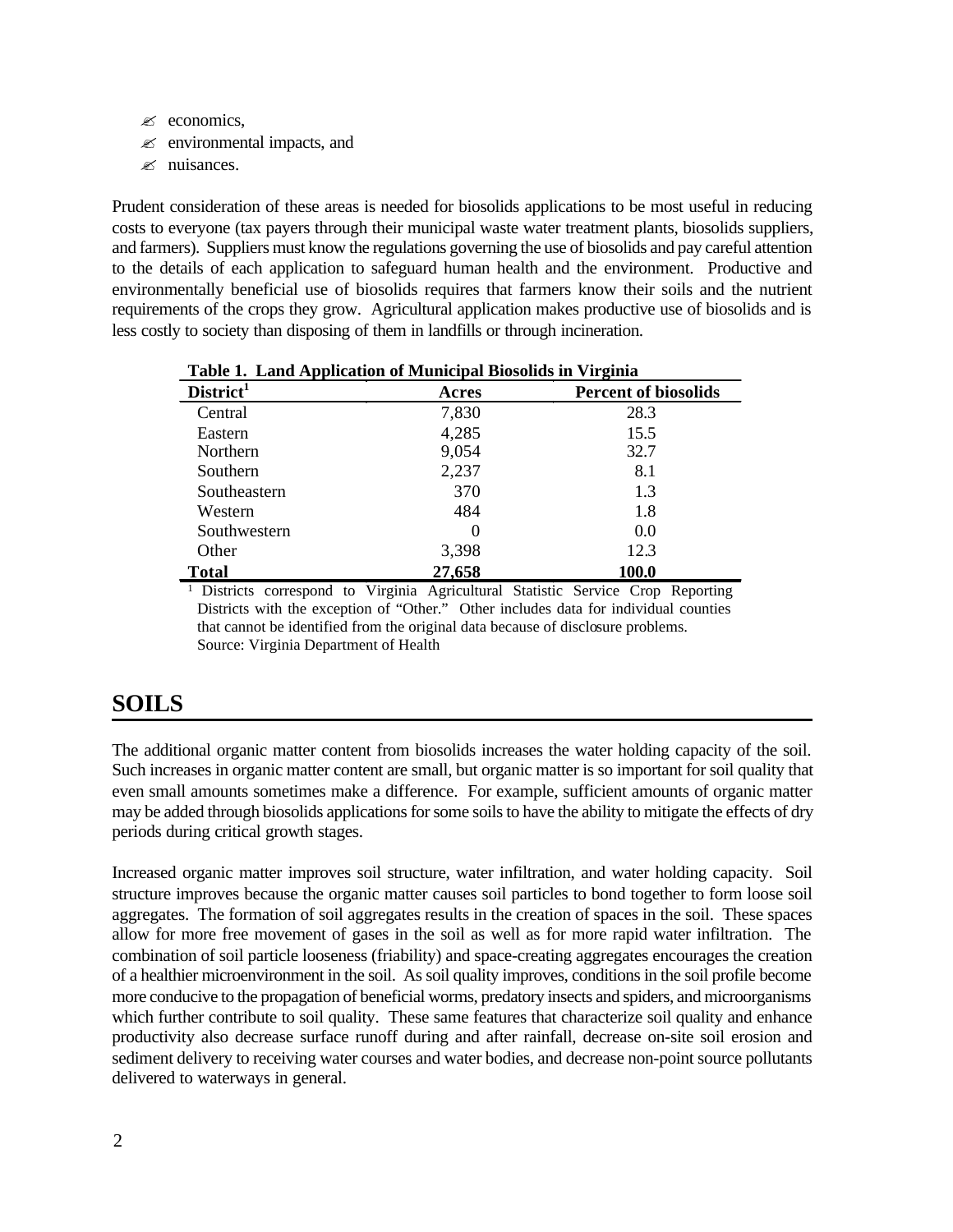The value of biosolids and the potential for environmental damage from surface runoff and subsurface leaching varies by the mineralization rate for the site and the characteristics of the biosolids. Mineralization rates, or the rate at which nitrogen (N) tied-up in organic matter becomes available to plants in ammonium  $(NH<sub>4</sub>)$  and nitrate forms  $(NO<sub>3</sub>)$ , varies with the source as well as site-specific characteristics such as temperature, rainfall, elevation, slope, aspect, latitude, and ground cover. Mineralization rates are generally greater in the coastal plains than in the Piedmont or mountains and valleys because of the warmer, wetter climate. Lime stabilized and aerobically digested biosolids have mineralization rates that are faster than anaerobically digested biosolids (Table 2). Other nutrients, including phosphorous, potassium, and micronutrients, are also available in subsequent years to benefit later crops. In drought years, these residual nutrients are harder to estimate. But their benefit in the soil after a drought year is pronounced simply due to lowered crop uptake.

| <b>Years after</b><br>application | Lime stabilized | <b>Aerobically</b><br>digested | Anaerobically<br>digested | <b>Composted</b> |
|-----------------------------------|-----------------|--------------------------------|---------------------------|------------------|
|                                   |                 |                                | $(\%)$                    |                  |
| $0-1$                             | 30              | 30                             | 20                        |                  |
| $1 - 2$                           | 15              | 15                             | 10                        |                  |
| $2 - 3$                           |                 |                                |                           |                  |

**Table 2. Plant Available N after Biosolids Application** 

Source: Gregory Evanylo, *Land Application of Biosolids for Agricultural Purposes in Virginia*, VCE Pub. 452-300, 1999, p.18

## **BIOSOLIDS**

The nutrient content and percent solids varies by type of biosolids (Table 3). To estimate the pounds of nutrients per ton of dry biosolids, the nutrient content percent is multiplied by 2,000 pounds. For example, lime-stabilized biosolids average around 3 percent total N, including both organic and inorganic forms; therefore, one ton will contain approximately 60 pounds total N  $(0.03 * 2,000$  pounds = 60 pounds total nitrogen). Five to seven dry tons of dry biosolids are typically applied per acre of crop or pasture land in Virginia; therefore, approximately 360 pounds total N per acre are commonly applied through biosolids  $(0.03 * 2,000$  pounds  $* 6$  tons = 360 pounds total N). However, total N and plant available nitrogen (PAN) from biosolids are not the same. Most of the N contained in biosolids is organic, which is a slow release form. Thus, the PAN is a fraction of the total N contained in the material. The amount of PAN is a function of the  $NH_4$  and  $NO_3$  that are already available to the plant and the mineralization process. For lime-stabilized biosolids, the PAN during the first year after application is about 30 percent. In the 360 pounds total N applied example, approximately 108 pounds of organic N (360 pounds  $* 0.3 = 108$ ) pounds PAN) would be mineralized into inorganic forms and be available for plant uptake during the first year after application.

|  |  |  | Table 3. Average Nutrient Value for Typical Biosolids in Virginia on a Dry-Weight Basis |
|--|--|--|-----------------------------------------------------------------------------------------|
|  |  |  |                                                                                         |

| <b>Type Biosolids</b>     | Nitrogen $(N)$ | Phosphorous $(P)$                      | Potassium (K) |  |
|---------------------------|----------------|----------------------------------------|---------------|--|
|                           |                | ----%----------------------------<br>. |               |  |
| Lime Stabilized           | $2.0 - 4.0$    | $1.0 - 2.0$                            | 0.5           |  |
| Non-Lime Stabilized       | $4.0 - 6.0$    | $2.0 - 3.0$                            | 1.0           |  |
| Composted                 | $0.5 - 1.0$    | $0.2 - 0.4$                            | 0.1           |  |
| Heat-Dried and Pelletized | $4.0 - 6.0$    | $2.5 - 3.0$                            | 1.0           |  |

Source: D. Steven McMahon, Technical Services Administrator, Wheelabrator Water Technologies Inc., Bio Gro Division, personal communications, February 19, 1996.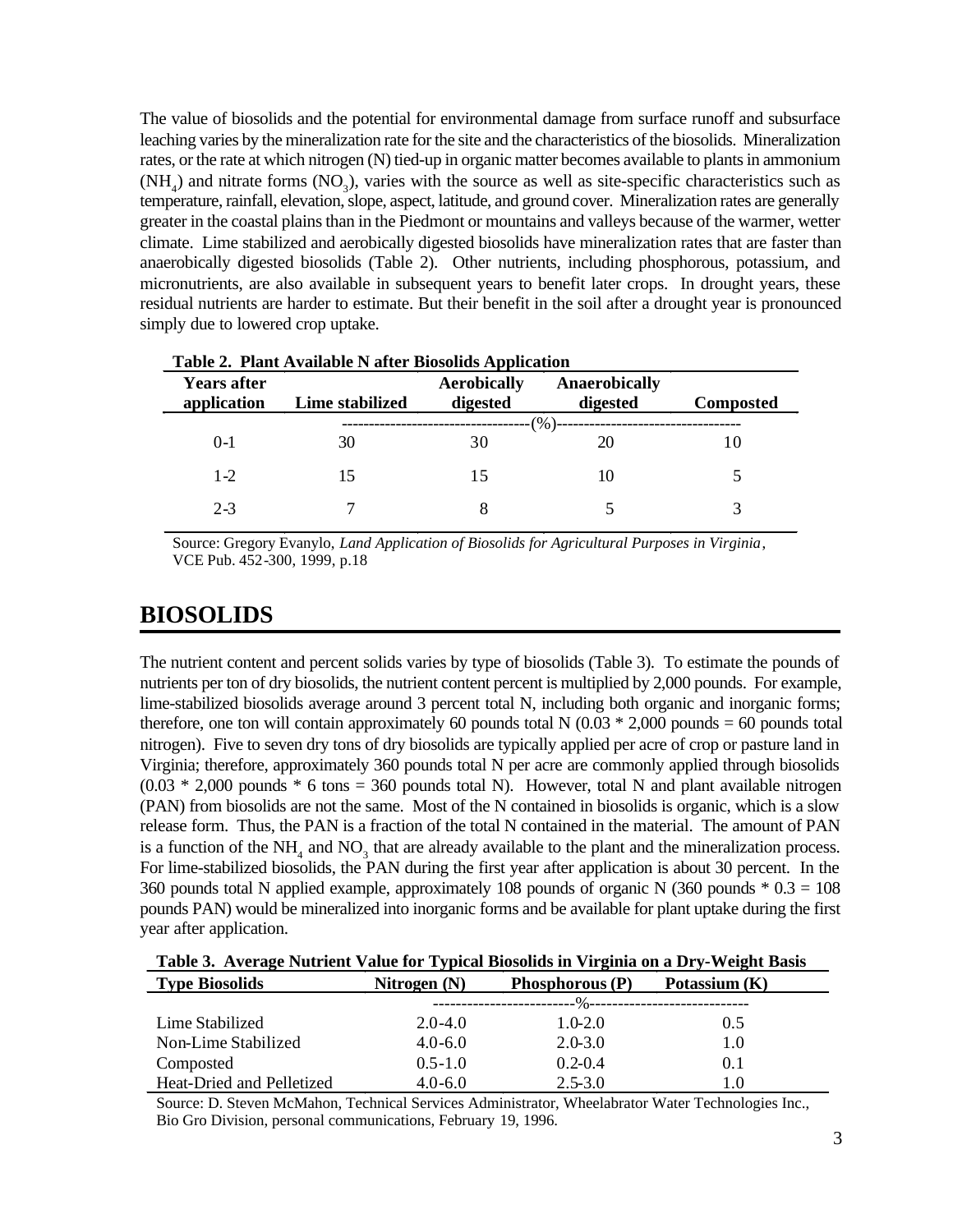Biosolids stabilized with lime (calcium hydroxide) can cause calcium/magnesium imbalances in the soil. These imbalances can lead to grass tetany (magnesium deficiency) in livestock, especially lactating cows. This imbalance is more likely to occur on sites with sandy soils that are already low in magnesium and have higher pH levels (6.2 or above). Therefore, lime-stabilized biosolids should not be applied on any soil with a pH greater than 6.2. The higher pH can also lead to a reduction in the availability of other nutrients such as manganese, iron, copper, and zinc because the solubility of these trace elements goes down as the pH goes up.

Recent changes to Virginia regulations prohibit the application of lime-stabilized biosolids on Coastal Plains soils with pH levels greater than 6.3 and on non-Coastal Plains soils with pH levels greater than 6.5. Thus, nutrients and lime content are both limiting factors that determine the quantity and type of biosolids that can be applied on a given site.

Biosolids are delivered in large dump trucks, usually with a 20-ton capacity. Delivery truck traffic at offloading areas when the biosolids are dumped and windrowed can cause compaction, as can tractors being repeatedly loaded to spread the material. Occasionally, some of the off-loading areas in grass fields may need reseeding or cultivation to breakup compaction. Farmers report that approximately 5 to 10 percent of a given field is compacted. Compaction adds the cost of extra land preparation. Further, these off-loading areas tend to receive more biosolids and nutrients than the rest of the field. Farmers report that windrow areas suffer a yield decrease in the first season after application, but typically experience a yield enhancement the following season. Very little nutrient-laden water is actually lost under the windrowed piles in off-loading areas in spite of the high liquid content (typically 75 to 85 percent). The material does not readily lose water due to its high organic matter.

Poor coordination between the farmer and supplier can result in disruptions to production plans, operational conflicts, increased farm costs, and suboptimal use of the biosolids. The economic and environmental success of biosolids use depend on the competence and professionalism of the service providers and farmers' knowledge of their soils and crop requirements.

## **PRODUCTION CONSIDERATIONS**

Because biosolids applications work better with some crops and in some crop rotations than others, farmers need to be sure that the applications will fit their crop rotations. Some crops, such as green leafy vegetables and tobacco, tend to accumulate higher concentrations of metals than grain crops. As a result, the application of biosolids on leafy vegetables and tobacco is not recommended.

The timing of biosolids application is very important. Applications made too early in the growing season could result in added weed competition. Late applications can interfere with seedbed preparation and planting. Poor coordination between the farmer and supplier can result in operational delays, poor use of farm labor, inconveniences, and failure to maximize plant growth and yield.

Biosolids applications generally work well on cropland in the Piedmont and Coastal Plains of Virginia if applied in the spring before planting corn or full-season soybeans or if applied in the fall after corn harvest and before planting small grains. Spring applications to corn and full-season soybeans provide the best results.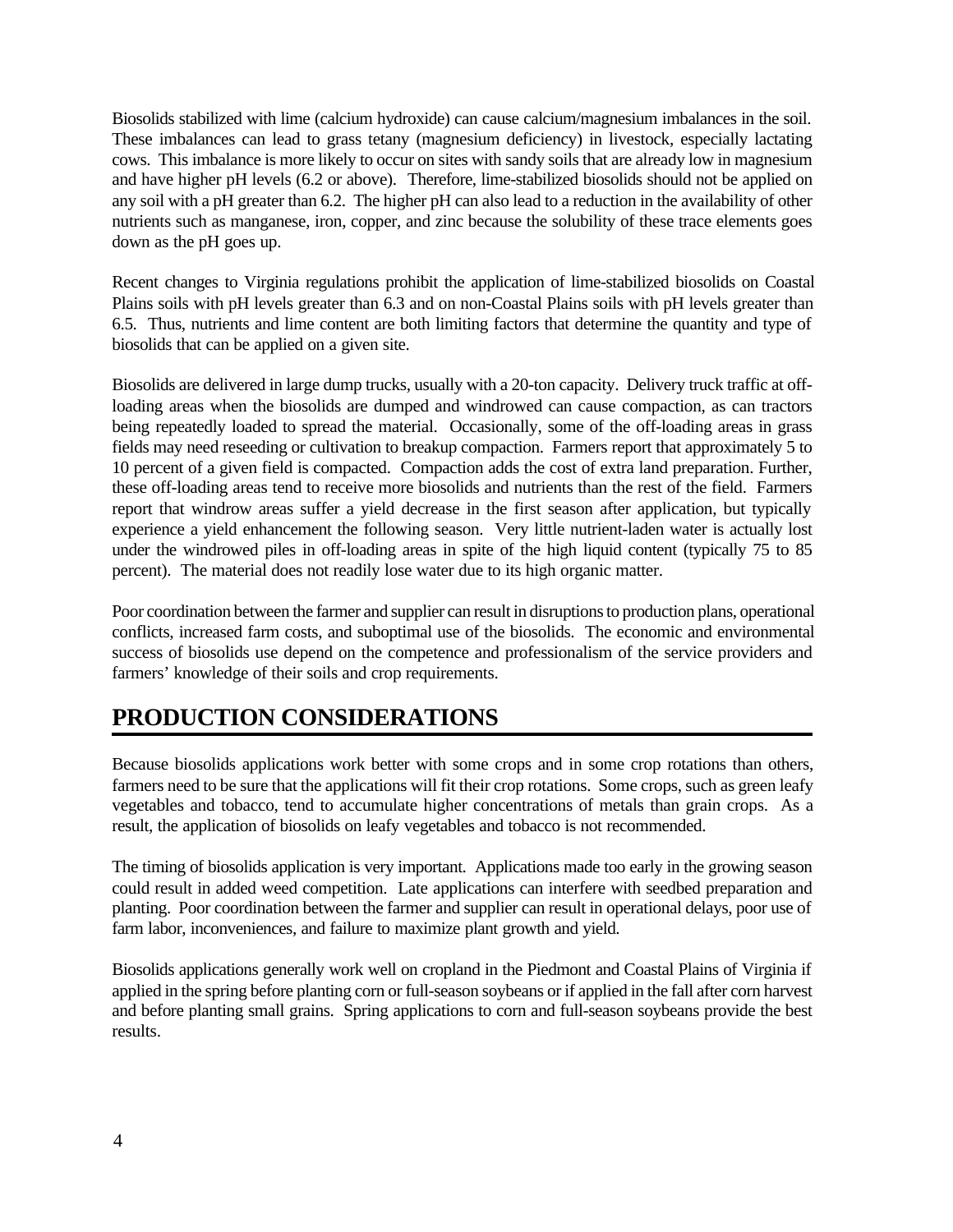If the applicator supplies the double crop requirement for both small grain and the subsequent corn or soybeans crop in one fall application, N overloading of small grain crops can result in lodging. Lodging can also occur if the farmer over applies commercial fertilizer to add supplemental nutrients. This problem can be avoided by split applications of nutrients, by soil testing, by the quick nitrate test, and by tissue analysis of the standing crop.

Biosolids should be applied to forages and hay crops in the early spring (March-April) or late summer (August-September). Applications during these time periods make the nutrients available just before periods of maximum cool season grass nutrient uptake. Early spring and late summer applications also help minimize disruption of cool season forage growth from smothering effects. Summer applications, depending on weather conditions at the time, can result in some nutrient burning of hay or pasture because the drier conditions and higher temperatures have already stressed cool season grasses. Prior to application, pasture fields must be grazed to 4 inches and hay cut to 6 inches. No application may be made to warm season grasses and alfalfa between September 15 and March 15 because these species are not actively growing during this time and do not utilize nutrients.

Federal and state biosolids regulations forbid the grazing of beef cattle within 30 days of application and within 60 days for lactating dairy cows. Since most pathogens die from exposure to sunlight and changes in temperature, moisture, and soil conditions, these regulations are intended to help assure that grazing livestock have minimal exposure to pathogens contained in the biosolids. Therefore, any grazing operation receiving biosolids must either have sufficient additional acreage that does not receive biosolids or have sufficient hay or other feed to maintain herd condition until the waiting period has passed.

## **ECONOMICS**

Biosolids are supplied free to the cooperating farmer. Because biosolids provide nutrients, the amount of commercial fertilizer applied can be reduced, resulting in a cost savings. The amount of that cost savings is dependent on the nutrient content of the biosolids. Case studies show the first year economic value of nutrients derived from biosolids in the Coastal Plains and Piedmont regions of Virginia range from \$25 to \$50 per acre on pasture land and \$50 to \$70 per acre on corn, small grains, and soybean land.<sup>2</sup> Additional savings, up to \$12 per acre, can be realized when the biosolids supplier disks fields to incorporate the biosolids into the soil—assuming the timing of application and incorporation reduces the farmer's land preparation requirements.

If lime-stabilized biosolids are applied, farmers reduce the cost of lime application, which typically ranges from \$9 to \$18 per acre and can last up to three years. Soil structure is improved through the addition of organic matter contained in biosolids. Measuring the benefits and putting a dollar value on the micro- and secondary nutrients and soil structure improvement are very difficult. In many cases, these benefits accrue over a long period. No attempt was made to measure the residual nutrient value for subsequent crops.

Biosolids application regulations require that the supplier routinely soil test fields. Thus, for farmers who do not test as much or as frequently as is generally recommended, the soil test results associated with biosolids applications provide them with more information for management decisions than they would otherwise have available. In addition to the information, a minor cost savings accrues to the farmer.

<sup>2</sup> These estimates were based on \$0.23 per pound for N, \$0.30 per pound for P, and \$0.14 per pound for K. The quantities of biosolids and nutrient analysis information are based on case studies for the L. C. Davis farm in New Kent County, the J. R. Smith farm in Louisa County, and the J. B. Cocke farm in Hanover County.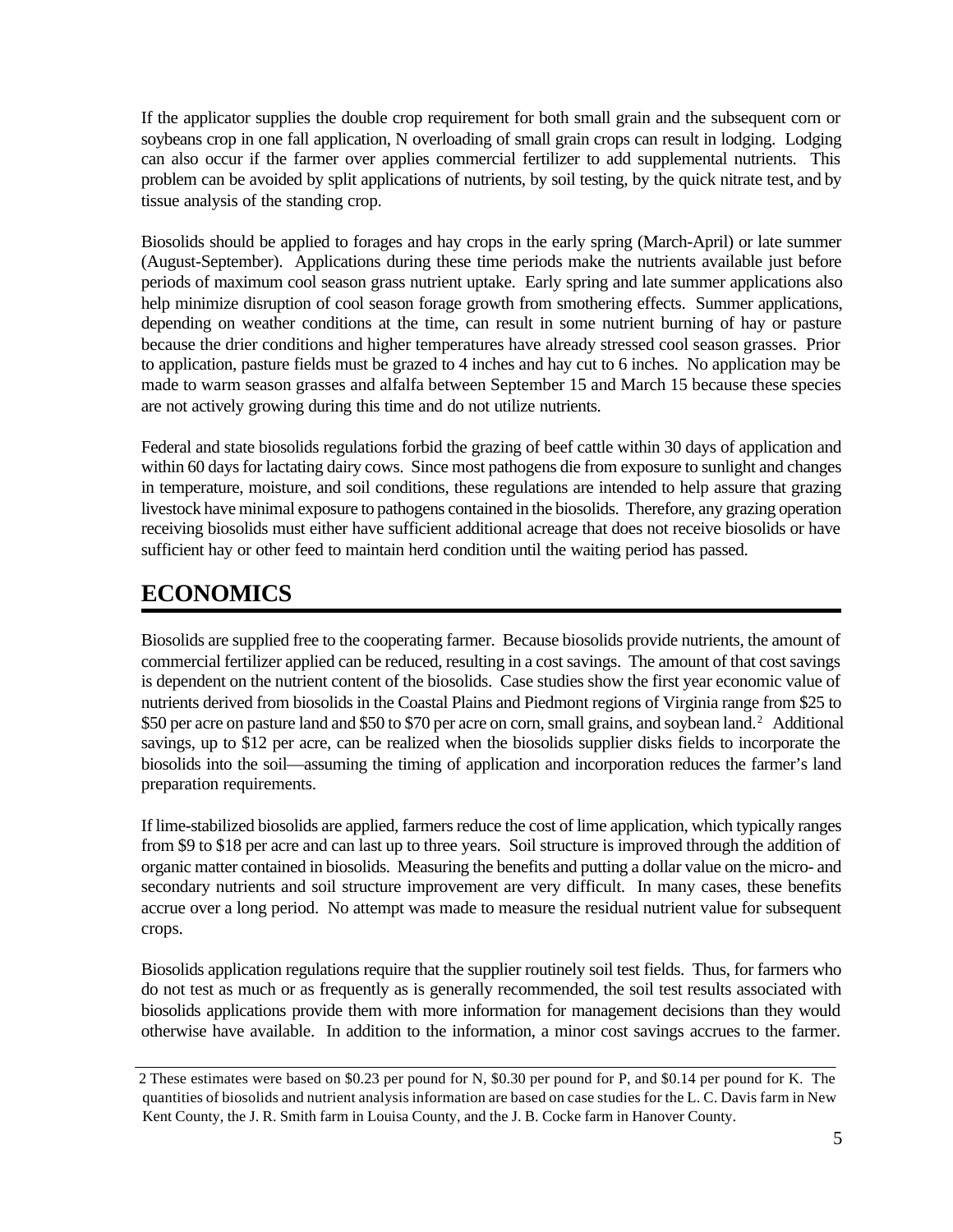Farmers typically pay about \$7 to 10 per soil sample analyzed and take one soil sample for every 10 to 15 acres. Thus, a farmer could save approximately \$0.70 to \$1.00 per acre on every field where biosolids application is planned.

## **Three Case Studies**

The Hanover-Caroline and Colonial Soil and Water Conservation Districts, as part of their 1997 York and Rappahannock River Tributary Strategies Project, selected three farms for case studies of biosolids application. Two farms are in the Piedmont Plateau (Hanover and Louisa counties), the third is in the Coastal Plains (New Kent County). The Louisa County farm is a grazing operation, and the Hanover and New Kent county farms are corn, small grain, and soybean operations. The results clearly indicate positive net economic benefits in each case.

Because yields, mineralization rates, leaching, and runoff are functions of soil type, slope, temperature, and rainfall, tables 4 and 5 are provided as references for the three case study farms.

| Table 7. Boll I Topel ties |                 |                 |                  |                 |
|----------------------------|-----------------|-----------------|------------------|-----------------|
| Property                   | Cecil, 14C2     | Appling, 3C2    | Bojac, 5A        | Pamunkey        |
| Slope range $(\%)$         | $7-15$          | $7 - 15$        | $0 - 2$          | $0-2$           |
| Slope length (ft)          | 80-400          | 120-500         | Nearly level     | Nearly level    |
| Erosion hazard             | Severe          | Severe          | Slight           | Slight          |
| Permeability               | Moderate        | Moderate        | Moderately rapid | Moderate        |
| Available water            |                 |                 |                  |                 |
| capacity                   | Moderate        | Moderate        | Low              | Moderate        |
| Surface runoff             | Medium to rapid | Medium to rapid | Low              | Slow            |
| Tilth                      | Fair            | Fair            | Good             | Good            |
| Organic matter             | Low             | Low             | Low              | Low             |
| Natural fertility          | Low             | Low             | Low              | Medium          |
| Subsoil                    | Predominantly   | Predominantly   | Fine sandy loam  | Sandy clay loam |
|                            | clay            | clay            |                  | and sandy loam  |
| Root zone depth            |                 |                 |                  |                 |
| (inches)                   | 60              | 60              | 70-85            | >60             |

#### **Table 4. Soil Properties**

|  |  | Table 5. Average Daily Temperature and Average Annual Rainfall |
|--|--|----------------------------------------------------------------|
|--|--|----------------------------------------------------------------|

| Climate Variables    | <b>Hanover County</b> | Louisa County | New Kent County |
|----------------------|-----------------------|---------------|-----------------|
| Ave. Daily Temp. (F) | 55.5°                 | 56.0°         | 57.9 $^{\circ}$ |
| Ave. Annual Rainfall |                       |               |                 |
| (inches)             | 41.0                  | 41.8          |                 |

### **J. B. Cocke Farm, Hanover County**

J. B. Cocke's farm produces cash grains—conventional till corn and full season soybeans. Approximately 7.5 tons of dry, lime-stabilized biosolids were applied to a 19.2 acre field in spring 1997, prior to planting. This field is in a 5-year rotation: one year corn, four years soybeans. Typical yields range from 90 to 105 bushels per acre for corn and from 45 to 55 bushels per acre for soybeans. The field contains Cecil and Appling sandy loam soils with a pH of 6.0. It last had biosolids applied in 1991.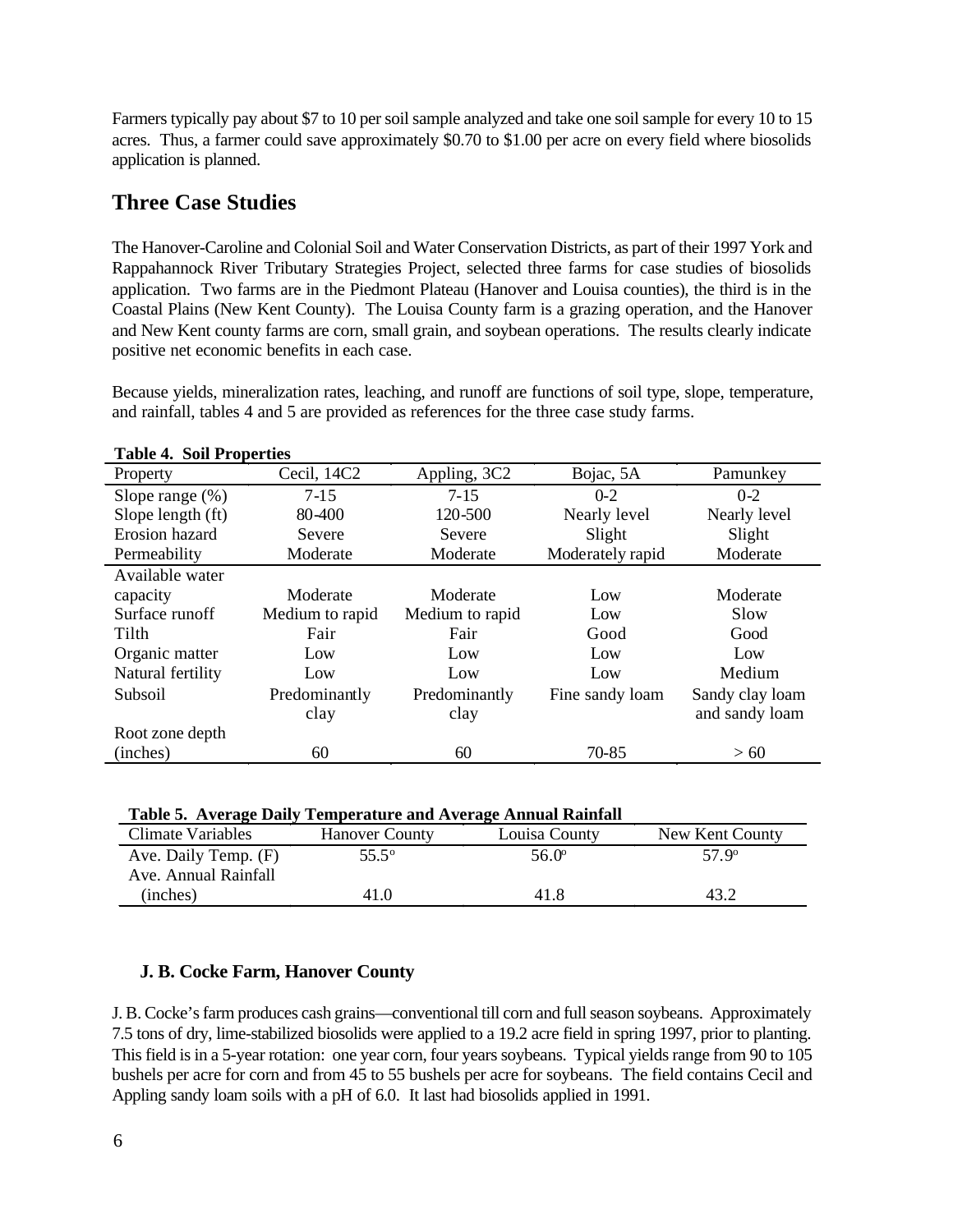The value of the first year nutrient and lime content and fertilizer application cost savings from the applied biosolids was estimated at almost \$71 per acre (Table 6). Most of this value was from credit for the 1.87 tons per acre of lime in the biosolids. No first year value was assigned to the nitrogen content of the biosolids because nitrogen is not normally applied to soybeans. Soybeans, a leguminous crop, fix nitrogen from the soil air and thus do not normally need any nitrogen fertilizer. However, soybeans will take up nitrogen when it is available in the soil rather than expend the extra energy required to fix it from the soil air. Thus, biosolids applied N is not wasted on soybeans.

|                                 | Units     | Units credited | Unit price \$ | Total Acre \$ |
|---------------------------------|-----------|----------------|---------------|---------------|
| <b>Added costs</b>              |           |                |               |               |
| None                            |           |                |               |               |
| <b>Added returns</b>            |           |                |               |               |
| None                            |           |                |               |               |
| <b>Reduced costs</b>            |           |                |               |               |
| 182 lbs N/acre                  | 1bs       | 0.00           | 0.23          | 0.00          |
| 216 lbs P/acre                  | 1bs       | 35.00          | 0.30          | 10.50         |
| $30$ lbs K/acre                 | 1bs       | 30.00          | 0.14          | 4.20          |
| Fertilizer application cost     |           |                |               |               |
| savings                         | acre      | 1.00           | 5.50          | 5.50          |
| 1.87 tons/acre of calcitic lime |           |                |               |               |
| applied expected to last at     |           |                |               |               |
| least 3 years                   | tons      | 1.87           | 27.00         | 50.53         |
|                                 | Sub-Total |                |               | 70.73         |
| <b>Reduced returns</b>          |           |                |               |               |
| None                            |           |                |               |               |
| <b>Total savings (loss)</b>     |           |                |               | 70.73         |

| Table 6. J. B. Cocke, Hanover County: Partial Budgeting Results |  |
|-----------------------------------------------------------------|--|
|-----------------------------------------------------------------|--|

In 1997, the soybean crop averaged 39 bushels per acre (48 bushels per acre in 1996) in this field, in spite of an overall shortfall of rain during the growing season—estimated at 5 to 6 inches per acre below normal.

#### **L. C. Davis Farm, New Kent County**

The L. C. Davis farm is a small grains farm in New Kent County with conventional till corn followed by small grains double cropped with no-till soybeans. Davis usually applies commercial fertilizer for corn at the rate of 130 to 140 pounds N, 50 to 60 pounds P, and 30 pounds K. In spring 1997, before corn was planted, an estimated 6.65 tons dry biosolids were applied to a 27.3 acre field, which had not previously had biosolids applied to it. The field contains Bojac and the highly productive Pamunkey silt loam soils and had a pH of 6.4.

The nutrient value and fertilizer application cost savings (for 70 percent of crop needs based on lowered nutrient uptake from drought conditions) and seedbed preparation value resulting from the biosolids application were estimated at almost \$57 per acre (Table 7). The net value per acre was about \$56 after subtracting costs incurred to till 1.5 acres that were compacted as a result of unloading and spreading the biosolids. Most of the \$56 per acre value was from credits for nitrogen and phosphorous content in the biosolids. However, a cost savings of \$13.50 per acre was also credited because the biosolids provider incorporated the material into the soil, which reduced seedbed preparation cost.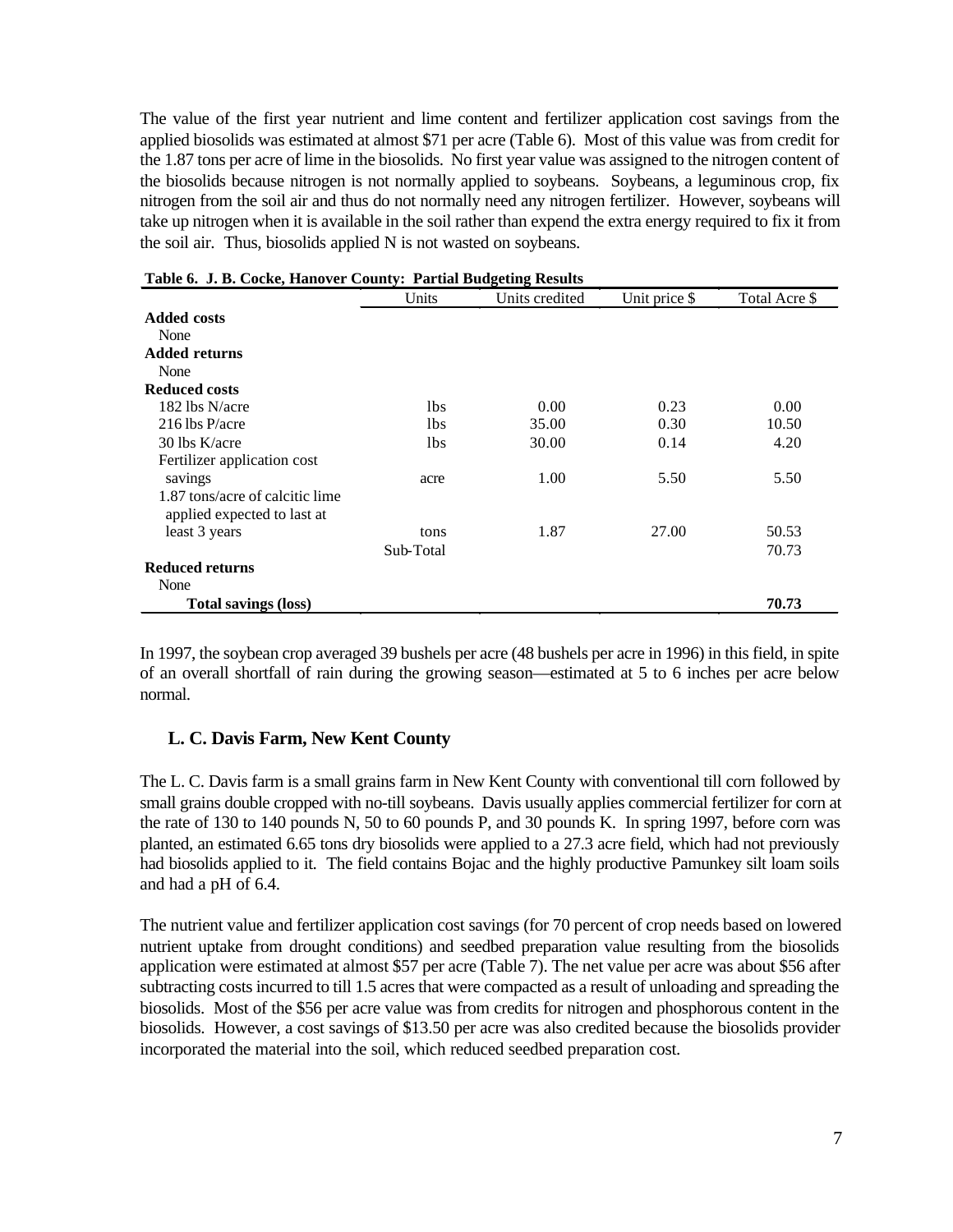|                                                                   | Units           | Units credited | Unit price | Total |
|-------------------------------------------------------------------|-----------------|----------------|------------|-------|
| <b>Added costs</b>                                                |                 |                | \$         | \$    |
| Soil compaction from unloading<br>trucks and loading field wagons |                 |                |            |       |
| for distribution                                                  | acres           | 1.5            | 12.75      | 19.12 |
|                                                                   | Cost/field acre |                |            | 0.71  |
| <b>Added returns</b>                                              |                 |                |            |       |
| None                                                              |                 |                |            |       |
| <b>Reduced costs</b>                                              |                 |                |            |       |
| 159 lbs. $N/$ acre                                                | 1 <sub>bs</sub> | 98             | 0.23       | 22.54 |
| 247 lbs. P/acre                                                   | <b>lbs</b>      | 42             | 0.30       | 12.60 |
| 26 lbs. K/acre                                                    | 1 <sub>bs</sub> | 18             | 0.14       | 2.55  |
| Fertilizer application cost savings:                              | acre            |                | 5.50       | 5.50  |
| Reduced seedbed preparation<br>required by timely                 |                 |                |            |       |
| incorporation by applicator                                       | acre            | 1              | 13.50      | 13.50 |
|                                                                   | Sub-total       |                |            | 56.69 |
| <b>Reduced returns</b>                                            |                 |                |            |       |
| None                                                              |                 |                |            |       |
| <b>Total savings (loss)</b>                                       |                 |                |            | 55.98 |

#### **Table 7. L. C. Davis farm, New Kent County: Partial Budgeting Results**

The five-year average per acre yields for this field were 85 bushels of corn for the Bojac soil and 160 bushels of corn for the Pamunkey soil. Davis reported per acre field averages of 80 bushels for wheat, 85 bushels for barley, and 35 bushels for soybeans. The 1997 corn crop averaged 61 bushels per acre from the Bojac soil and 117 bushels per acre from the Pamunkey soil. Yields were severely depressed in 1997 due to summer drought: 4 inches of rain compared to 14 inches to 17 inches normally. No measurable differences were found in yields between this field and fields that did not receive biosolids. The field with biosolids looked better early in the summer compared to fields that received commercial fertilizer, but the prolonged drought eventually reduced yields in all fields.

#### **J. R. Smith Farm, Louisa County**

The J. R. Smith farm is a cow/calf operation in Louisa County. Smith has 40 cows and 1 bull on 65 acres, approximately 1 animal unit per 1.6 acres. His grazing management consists mostly of non-rotational, open access grazing. Smith had been managing the operation so that cows calve in the spring, but at the time of the study, he was in the process of switching to a fall calving schedule.

Approximately 6.9 tons of non-lime stabilized, dry biosolids were applied to a 15.5 acre fescue and ladino clover pasture in the spring 1997. The pasture contains Cecil and Appling soils with a pH of 6.3 and had never received biosolids. Normally, Smith applies 60 pounds N per acre, 30 pounds P per acre, and 90 pounds K per acre to this field every spring. The nutrient value for the first year and fertilizer application cost savings from the applied biosolids were estimated at almost \$41 per acre. Most of this value was from credit for the N, P, and K content of the biosolids (Table 8).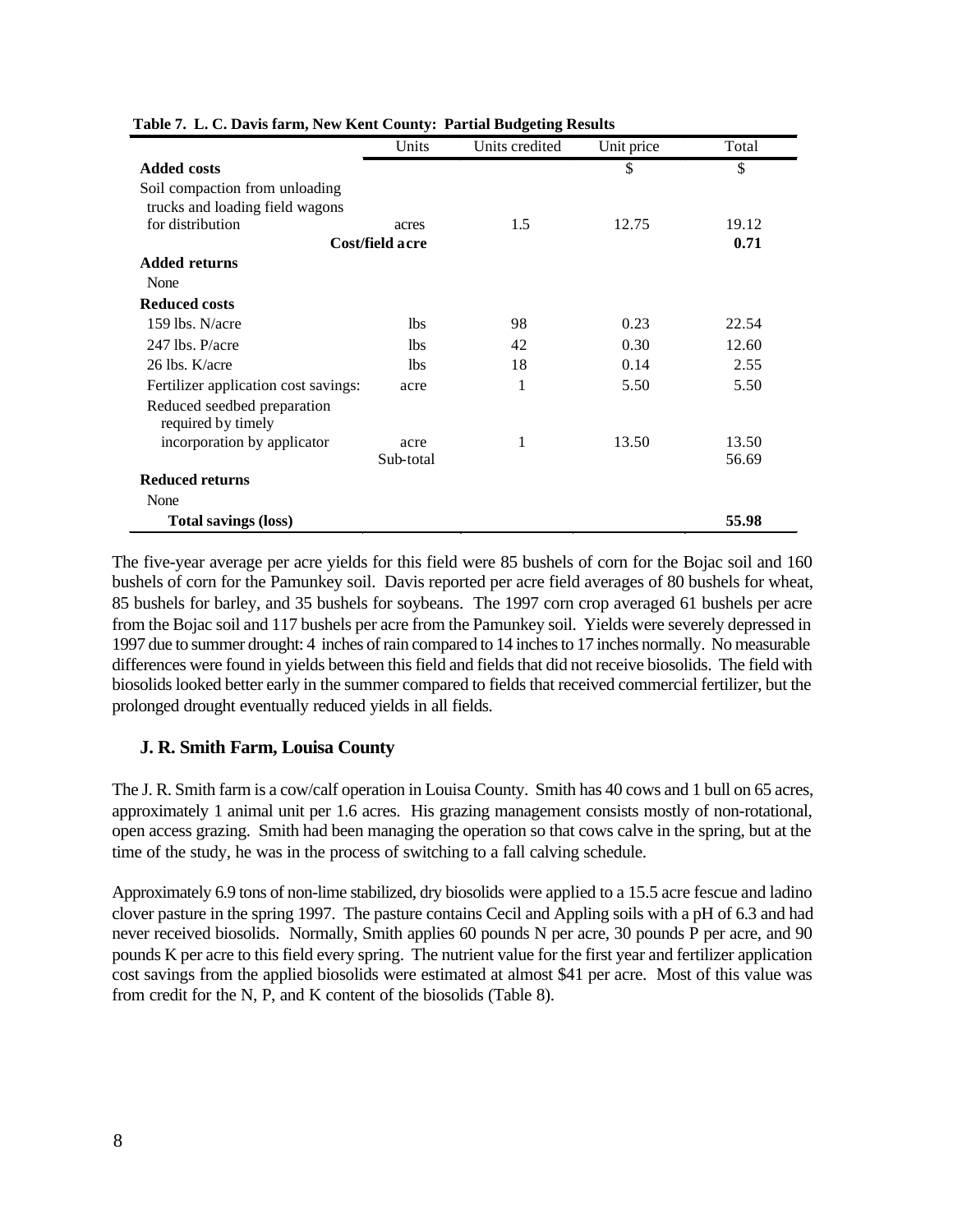|                                     | Units           | <b>Units Credited</b> | Unit Price | Total |
|-------------------------------------|-----------------|-----------------------|------------|-------|
|                                     |                 |                       | \$         | \$    |
| <b>Added Costs</b>                  |                 |                       |            |       |
| None                                |                 |                       |            |       |
| <b>Added Returns</b>                |                 |                       |            |       |
| None                                |                 |                       |            |       |
| <b>Reduced Costs</b>                |                 |                       |            |       |
| $127$ lbs. N/acre                   | 1 <sub>bs</sub> | 60                    | 0.23       | 13.80 |
| 367 lbs. P/acre                     | 1 <sub>bs</sub> | 30                    | 0.30       | 9.00  |
| $253$ lbs. K/acre                   | 1 <sub>bs</sub> | 90                    | 0.14       | 12.60 |
| Fertilizer application cost savings | acre            | 1                     | 5.50       | 5.50  |
|                                     | Sub-Total       |                       |            | 40.90 |
| <b>Reduced Returns</b>              |                 |                       |            |       |
| None                                |                 |                       |            |       |
| <b>Total savings (loss)</b>         |                 |                       |            | 40.90 |

Even though the drought in 1997 affected wide areas of the state, Smith's farm received three rains during the summer that were sufficient for good forage growth. Smith reported that the biosolids-treated pasture stayed green all summer while pastures treated with commercial fertilizer did not do as well. Smith estimated that the biosolids-treated pasture received 50 percent more grazing pressure than the untreated pastures. He observed that the treated pasture not only stayed greener during the summer, but also grew back more quickly after grazing, grew well until the fall frosts, and looked better than untreated pastures in December.

Evanylo and Ross conducted a rainfall simulation project during summer 1997 on Smith's pasture where biosolids had been applied. Control areas without biosolids were compared to areas receiving biosolids. The plots with biosolids produced 2,280 pounds of dry matter clipped six weeks after application compared to only 1,380 pounds of forage produced on the control plots during the same time. Greater water infiltration also occurred on the plots receiving biosolids compared to the pasture control area. Simulated rainfall of 3.86 inches was absorbed by the area with biosolids compared to 3.64 inches on the control area: an increase of 0.22 inches water stored.

## **ENVIRONMENTAL IMPACTS**

Water quality problems generally result when the non-point source pollution contributions from multiple land users combine to reach a critical mass, producing observable negative effects. The damages from an individual environmental contamination event on a single site are probably limited in extent and significance. Thus, overall land use and water quality usually must be monitored and understood at the watershed level to define non-point source pollution problems, to identify causes, to effect linkages between land use and environmental pollution, and to implement strategies to solve such problems.

Incorrect application of nutrients coupled with wet weather and steep slopes can result in non-point source pollution to surface and ground waters. As is generally the case with non-point source pollutants (soil delivered to waterways, agricultural chemicals, commercial fertilizers, and livestock manures), the greatest potential for environmental degradation from biosolids applications would result from severe rain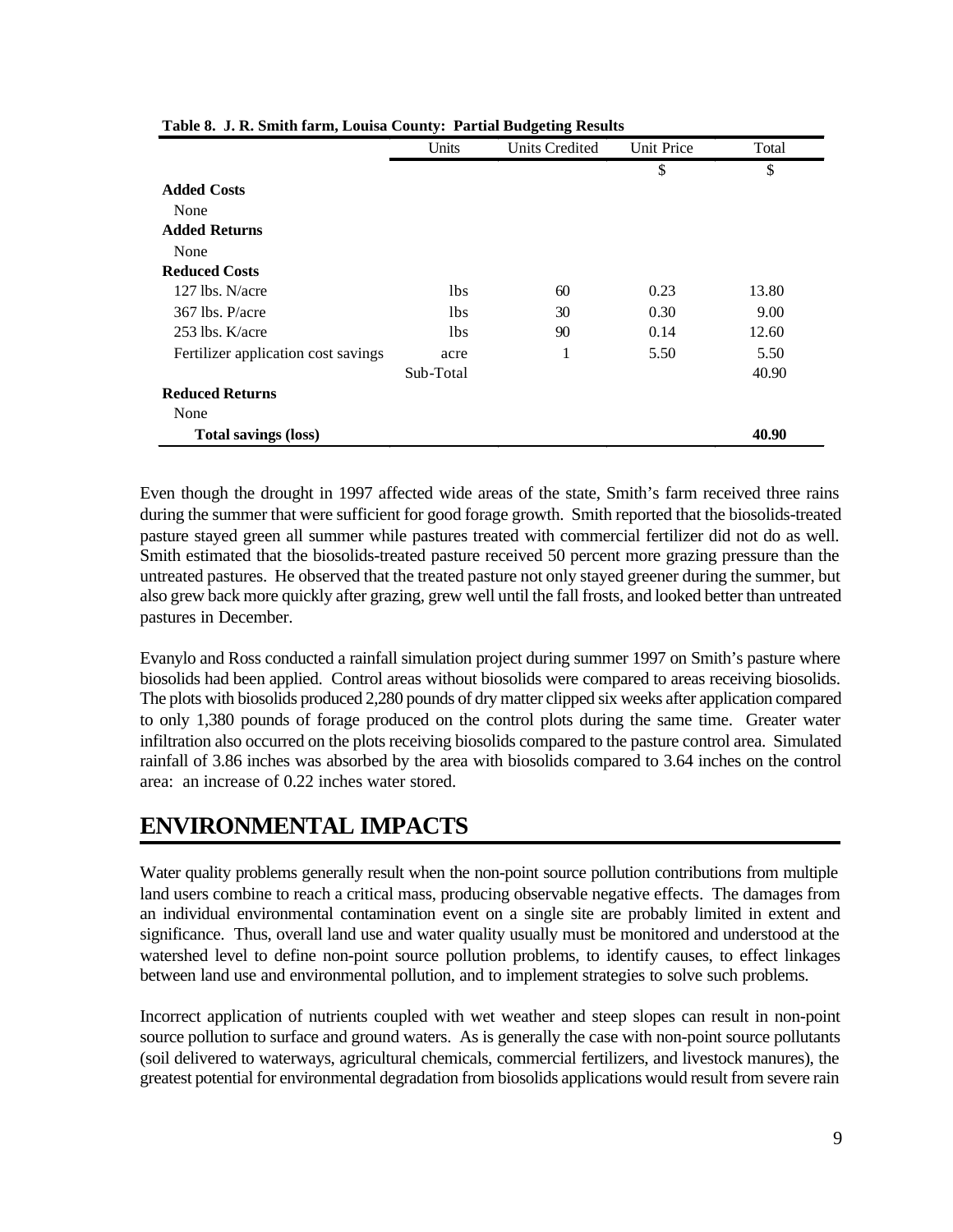storms (4 inches per hour or more) shortly after application. Environmental contamination risk is highest in this situation, especially on cultivated cropland before incorporation because of the greater likelihood that severe thunderstorms will produce significant runoff that contains concentrated quantities of nutrients, organic matter, and microorganisms derived from biosolids and that this runoff will enter surface waters. Scheduling deliveries to take into account expected weather is the best way to minimize this risk.

Pollutant transport from surface applications of biosolids on sandy soils above shallow groundwater will result in greater impact on the quality of local groundwater than similar applications on heavier textured soils where the water table is lower. Similar results can be expected from commercial fertilizer applications under the same circumstances. The rainfall simulation on Smith's farm showed that lower or similar transport rates for total suspended solids, N and P, can occur from applications of biosolids compared to commercial fertilizer (Evanylo and Ross, 1997). The rainfall simulation also indicated that heavy metals and pathogens in runoff from the biosolids-amended crop and pasture plots were no higher than those from the commercially fertilized plots.

The permitting process requires avoiding steep slopes and identifying and protecting sensitive areas such as water bodies and wetlands, which could be negatively affected by direct loading of biosolids. Biosolids companies must meet all permit requirements, including setback regulations, or they can be found in violation of their permits and have them revoked. The Virginia Department of Health, Biosolids Use Regulations stipulate specific setbacks for eight distinct categories: occupied dwellings, water supply wells or springs, property lines, perennial streams and other surface water bodies, intermittent streams and drainage ditches, improved roadways, rock outcrops and sinkholes, and agricultural drainage ditches with slopes equal to or less than 2 percent. The setback rules apply to surface applied, incorporated, and winter applied biosolids. For example, the required setback from sensitive areas ranges from 10 feet along improved roadways to 200 feet from occupied dwellings (Va. Dept. of Health). These buffers represent a practical means to help assure environmental protection.

Except for conservation tillage, conservation practices are very compatible with biosolids applications. Grassed waterways act as both vegetative buffers and conveyance courses to control runoff and nonpoint source pollution. Buffer strips, required by the Chesapeake Bay Preservation Act, increase infiltration and diminish surface runoff. Field borders function in a similar manner to buffer strips. These conservation practices take up nutrients in runoff and trap sediments and suspended solids. Forested riparian buffers are present in many areas of the Coastal Plains and Piedmont of Virginia. Riparian buffers also function like buffer strips to filter out non-point source pollution. Thus, existing conditions at many agricultural sites are favorable for biosolids applications to take place without significant environmental degradation.

Surface spreading of biosolids by suppliers without incorporation is the most common application practice in Virginia. Incorporation is used to reduce odors, nitrogen volatilization (nitrogen losses to the atmosphere), nonpoint source pollution, and soil compaction resulting from the application. Surface spreading is faster and less expensive than incorporating or liquid injection and avoids a potential conflict with federal farm program participation, but surface spreading may result in violating Department of Health requirements.

Direct injection or incorporation within 48 hours is required by the Virginia Department of Health if a site has less than 60 percent crop residue or living cover or if it is applied to soils subject to frequent flooding. If the remaining crop residues after biosolids are disked in are below the USDA conservation plan required coverage of 30 percent ground cover *after* planting, the farmer could lose program benefits for noncompliance. To avoid possible conflicts, farmers participating in USDA programs requiring conservation plans should review their plans with their local USDA/Natural Resources Conservation Service (NRCS) office.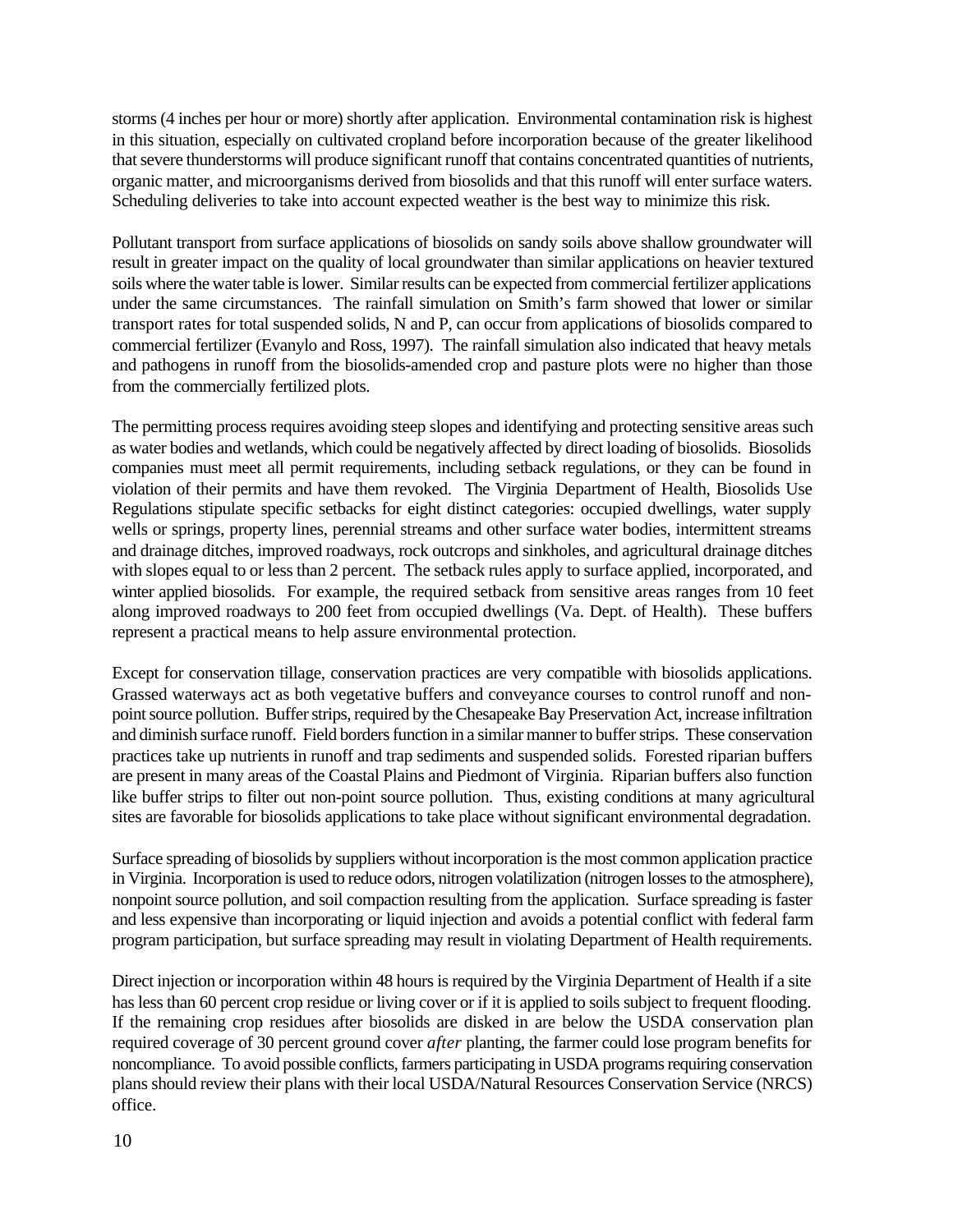## **NUISANCES**

Neighbors may complain about the distinct and unpleasant smell of biosolids. Recent scientific evidence indicates that odors can pose a health hazard to individuals who suffer from allergies or who have an immune-compromised physiology (Schiffman). While early incorporation into the soil diminishes the potential for negative effects on neighbors, strong odors reportedly remain even after incorporation when weather is hot and humid. The strength and longevity of the odor on hot, humid days on pastures, where biosolids are not incorporated, is reportedly substantially greater than at other times. In addition, the odors associated with pasture applications are reported to be worse than with cropland applications because biosolids are not incorporated on pastures as they sometimes are on cropland.

Access roads must also be considered when deciding whether to use biosolids. Narrow access roads which have sharp turns, are rutted, or have soft spots will affect the ability of the supplier to deliver the biosolids. The weight of the trucks can also damage roads, especially those that are already soft or rutted. Furthermore, the truck and application equipment traffic may be considered a nuisance. Excessive noise and dust during deliveries in dry weather can also be nuisances.

# **ALLAYING FEARS**

The application of biosolids on agricultural lands has many critics, and the topic remains a very sensitive issue due to concerns for public health and environmental quality. Biosolids contain heavy metals, pathogens, and toxic organic compounds. However, the amounts of these substances contained in the grade of biosolids applied on farms are substantially less than 25 years ago. In addition, the current regulatory requirements that govern the use of biosolids have led the scientific community to perceive associated human health and environmental risks as minimal. Tenenbaum (1997), searching the Medline database, found no scientific articles claiming that biosolids had caused disease in the United States.

Only Class A and B biosolids may be land applied. Class A biosolids, treated to destroy virtually<sup>3</sup> 100 percent of all pathogens, may be land applied without any pathogen related site restrictions. Class B are less treated and can only be applied with site restrictions that effectively meet the level of protection achieved with Class A biosolids. Both classes are treated to greatly reduce pathogens and odor.

Page conducted an extensive study of waste water and biosolids applications to agricultural lands in 1996. While raising some technical issues and recommending further study of Class B biosolids on pastures, the report concluded that

There have been no reported outbreaks of infectious disease associated with a population's exposure—either directly or through food consumption pathways—to adequately treated and properly distributed reclaimed water or biosolids applied to agricultural land (p.4). . . . While no disposal or reuse option can guarantee complete safety, the use of these materials in the production of crops for human consumption, when practiced in accordance with existing federal guidelines and regulations, presents negligible risk to the consumer, to crop production, and to the environment. . . . Current technology to remove pollutants from wastewater, coupled with existing regulations and guidelines governing the use of reclaimed wastewater and biosolids in crops, are adequate to protect human health and the environment. . . . However, the implementation of regulations and guidelines is where problems are likely to arise (p.13).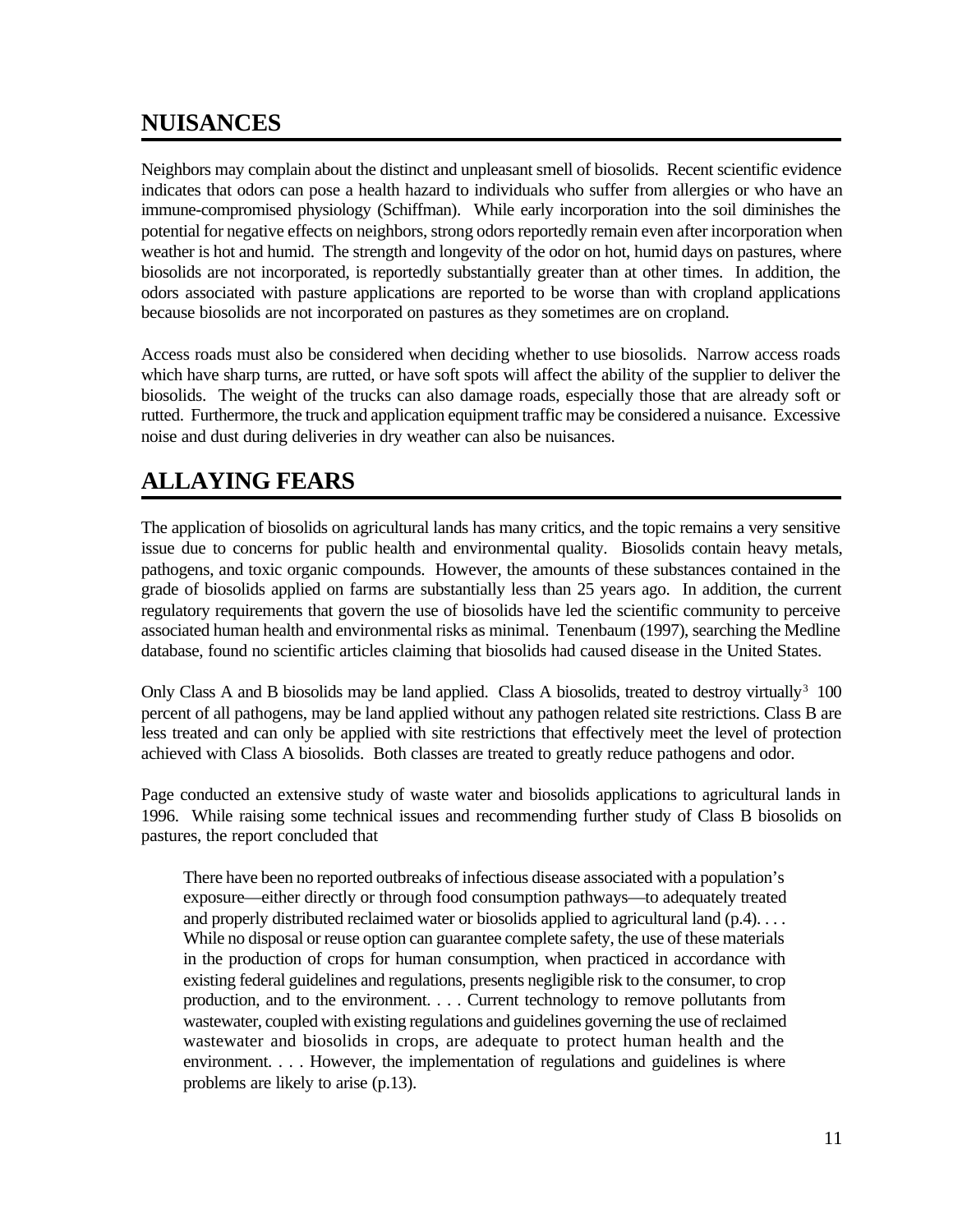Finally, Page pointed out that most biosolids contain more than enough P to meet crop needs when applied at rates calculated to meet crop N needs. Thus, P should be the controlling nutrient, not N, on sites with already high or excessive soil P levels as indicated by soil tests. Under these conditions, the soil essentially becomes saturated with P and any surplus can be transported off-site by surface runoff or leached into the water table. Research currently being conducted compares the mobility of P in biosolids with P in manures and commercial fertilizers. Early results indicate that P in biosolids is less mobile than P in manures or fertilizers (Evanylo, 2000).

## **SUMMARY**

Sludge is an end product of modern wastewater treatment. Increases in the number of people served by sewer systems will inevitably increase the amount of sewage that must be disposed of in some way. The added treatment needed to produce biosolids so that farmers may make use of it makes a lot of sense. Using biosolids reduces farm production costs and can have beneficial soil effects. Recycling biosolids on agricultural lands also reduces the cost of disposal to the public. Biosolids applied on farms typically costs public authorities \$18 to \$25 per ton of semi-dry material while disposal at landfill sites typically costs between \$39 and \$115 per ton of semi-dry material (telephone interviews).

However, no matter how logical the use of biosolids is for agricultural land, it will not work if applicators do not pay attention to the detail of the regulations. Neither will it work if farmers do not know their soils and appropriate agronomic practices. Farmers and biosolids applicators must work together for the results to be beneficial to everyone.

Application laws and procedural requirements for biosolids give Virginia farmers a framework for utilizing a valuable agronomic resource at little or no cost. Carefully coordinated biosolids applications on farms where soils, slopes, and cropping sequence conditions are well matched to take advantage of the beneficial effects, can result in on-farm benefits that far exceed the associated costs. Furthermore, if properly applied, the potential environmental damage is less from biosolids than from commercial fertilizers.

<sup>&</sup>lt;sup>3</sup> Virtually is used because Class A treatment kills pathogens below levels detectable with current technology.